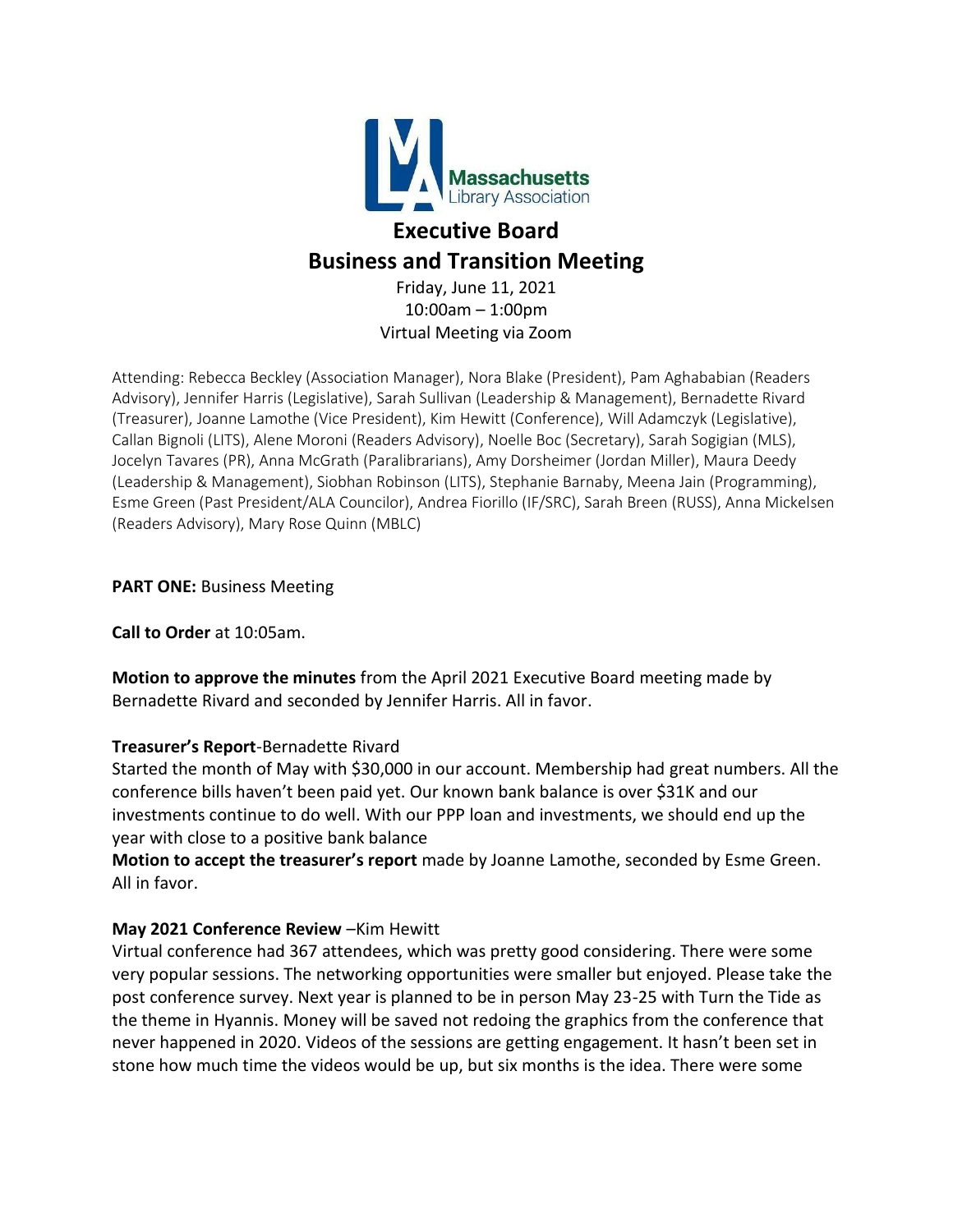issues with the vendor on the backend, but the attendees front end side looked and worked fine.

## **Updates**

a. MBLC –MaryRose Quinn

Key point in the report is the Senate passed a budget that mirrored the House budget except for not funding Center for the Book. Got another increase this year, and that's great. \$3.5 mil in ARPA funding that will get distributed. Kudos to a great conference.

b. MLS—Sarah Sogigian

Well done to the whole Conference Committee on the conference. Working on a big project of confirming member libraries status to help track our individual members and engagement with everyone. Working through our engagement with our partners. Doing a significant series of webinars on DEI and Leadership. Many are already full and have been popular, so already at work to repeat the courses.

#### **Old Business**

Code of Conduct is still being worked on and hopefully will be a new draft at the July meeting.

#### **New Business** -NONE

**Future Meeting Dates**—tabled and put into the transition training; schedule will be the same. Second Friday of the month at 10am. Executive Board meets February, April, June, August, October, and December. Administrative Committee meetings are also every other month, but the opposite ones: January, March, May, July, September and November.

**THANK YOU TO NORA** and to everyone on the Administrative Committee for leading MLA through a difficult year, notes Will Adamczyk.

**Motion to adjourn** the business meeting at 10:35 made by Will Adamczyk and seconded by Anna McGrath. All in favor.

Respectfully submitted, Noelle Boc Administrative Secretary